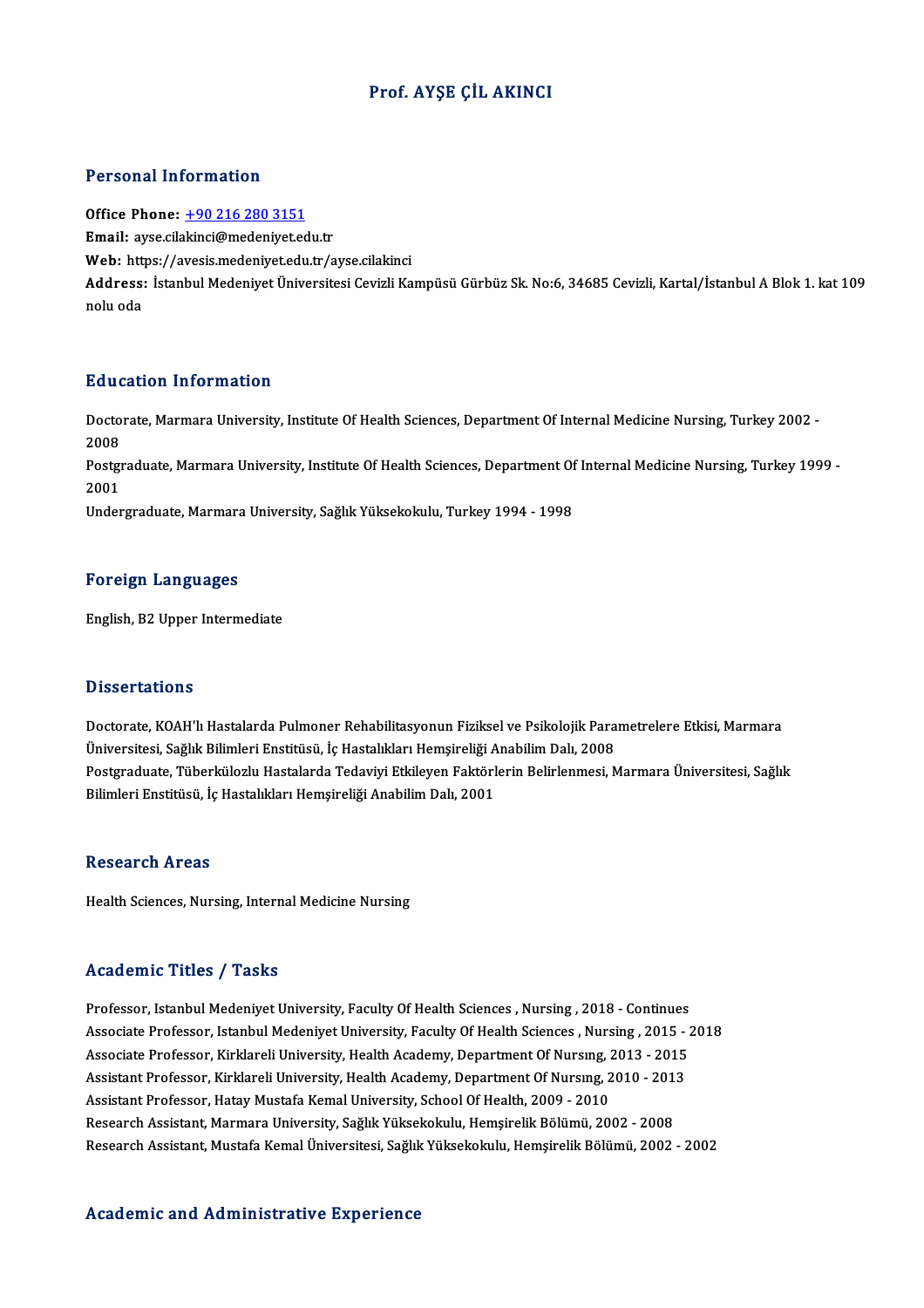## Courses

Seminer, Postgraduate, 2014 - 2015 İç Hastalıkları Bilgisi, Undergraduate, 2011 - 2012

## Articles Published in Journals That Entered SCI, SSCI and AHCI Indexes

rticles Published in Journals That Entered SCI, SSCI and AHCI Indexes<br>I. Nutritional behavior during the COVID-19 pandemic: the association of fear and sleep quality with<br>emotional esting emotional behavior<br>Nutritional behavior<br>emotional eating<br>YOU DAS ILLYTAC H **Nutritional behavior during the COVID<br>emotional eating<br>YOLDAŞ İLKTAÇ H., SAVCI C., ÇİL AKINCI A.<br>EATINC AND WEICHT DISORDERS STUDIR** emotional eating<br>YOLDAŞ İLKTAÇ H., SAVCI C., ÇİL AKINCI A.<br>EATING AND WEIGHT DISORDERS-STUDIES ON ANOREXIA BULIMIA AND OBESITY, 2022 (Journal Indexed in SCI)<br>Attitudes, beliefe and semfort levels of midwifery students rese

- YOLDAŞ İLKTAÇ H., SAVCI C., ÇİL AKINCI A.<br>EATING AND WEIGHT DISORDERS-STUDIES ON ANOREXIA BULIMIA AND OBESITY, 2022 (Journal Indexed in SC<br>II. Attitudes, beliefs and comfort levels of midwifery students regarding sexual co EATING AND WEIGHT DISORDERS-STUDI<br>Attitudes, beliefs and comfort levels<br>Oren B., Zengin N., Yazici S., ÇİL AKINCI A.<br>MIDWIEEBY vel 56 nn 152,157, 2019 (Jo II. Attitudes, beliefs and comfort levels of midwifery students regarding sexual counselling in Turkey<br>Oren B., Zengin N., Yazici S., ÇİL AKINCI A.<br>MIDWIFERY, vol.56, pp.152-157, 2018 (Journal Indexed in SCI) Oren B., Zengin N., Yazici S., ÇİL AKINCI A.<br>MIDWIFERY, vol.56, pp.152-157, 2018 (Journal Indexed in SCI)<br>III. Psychometric properties of the self-efficacy for clinical evaluation scale in Turkish nursing students<br>Zongin N
- MIDWIFERY, vol.56, pp.152-157, 2018 (Jo<br>Psychometric properties of the self-e<br>Zengin N., Pınar R., ÇİL AKINCI A., Yıldız H.<br>JOUPNAL OF CLINICAL NUPSINC vol.33. p Psychometric properties of the self-efficacy for clinical evaluation scale in<br>Zengin N., Pınar R., ÇİL AKINCI A., Yıldız H.<br>JOURNAL OF CLINICAL NURSING, vol.23, pp.976-984, 2014 (Journal Indexed in SCI)<br>Volidity and reliab Zengin N., Pınar R., ÇİL AKINCI A., Yıldız H.<br>JOURNAL OF CLINICAL NURSING, vol.23, pp.976-984, 2014 (Journal Indexed in SCI)<br>IV. Validity and reliability of Turkish Caregiver Burden Scale among family caregivers of hae
- JOURNAL OF CLINICAL NURSING, vol.23, pp.976-984, 2014 (Journal Indexed in SCI)<br>Validity and reliability of Turkish Caregiver Burden Scale among family ca<br>patients<br>CIL AKINCI A., Pinar R. Validity and reliabili<br>patients<br>ÇİL AKINCI A., Pınar R.<br>IQUPNAL OE CLINICAL
	- patients<br>ÇİL AKINCI A., Pınar R.<br>JOURNAL OF CLINICAL NURSING, vol.23, pp.352-360, 2014 (Journal Indexed in SCI)<br>Festors affecting boalth status in nationts with shnonis obstructive nulmer
- V. Factors affecting health status in patients with chronic obstructive pulmonary disease **JOURNAL OF CLINICAL N<br>Factors affecting healt<br>CIL AKINCI A., Yıldırım E.<br>INTERNATIONAL JOURN** Factors affecting health status in patients with chronic obstructive pulmonary disease<br>CİL AKINCI A., Yıldırım E.<br>INTERNATIONAL JOURNAL OF NURSING PRACTICE, vol.19, no.1, pp.31-38, 2013 (Journal Indexed in SCI)<br>Distany bab

CIL AKINCI A., Yıldırım E.<br>INTERNATIONAL JOURNAL OF NURSING PRACTICE, vol.19, no.1, pp.31-38, 2013 (Journal Indexed in SCI)<br>VI. Dietary habits contributing to the cancer prevention among health college students in Turkey<br>N INTERNATIONAL JOURNAL OF NURSING PRACTICE, vol.<br>Dietary habits contributing to the cancer prevent<br>Noğay N. H. , ÇİL AKINCI A., Sert H., Kurtuluş Z., Gedik S.<br>ASIAN PACIELC JOURNAL OF CANCER PREVENTION vol. Dietary habits contributing to the cancer prevention among health college students in Turkey<br>Noğay N. H. , ÇİL AKINCI A., Sert H., Kurtuluş Z., Gedik S.<br>ASIAN PACIFIC JOURNAL OF CANCER PREVENTION, vol.12, no.3, pp.963-968, Noğay N. H.<br>ASIAN PACI<br>Expanded)<br>The Peleti

## Expanded)<br>VII. The Relation of The Subjective Dyspnoea Perception with Objective Dyspnoea Indicators, Quality of Expanded)<br>The Relation of The Subjective Dyspnoea Perception<br>Life and Functional Capacity in Patients with COPD.<br>CU AKINCLA Brnar B. Domir T The Relation of The Subjectiv<br>Life and Functional Capacity<br>CIL AKINCI A., Pınar R., Demir T.<br>JOUPNAL OF CLINICAL NUPSING CIL AKINCI A., Pınar R., Demir T.<br>JOURNAL OF CLINICAL NURSING, vol.22, pp.969-976, 2012 (Journal Indexed in SCI Expanded)

## CIL AKINCI A., Pmar R., Demir T.<br>JOURNAL OF CLINICAL NURSING, vol.22, pp.969-976, 2012 (Journal Indexed in SCI<br>VIII. Malnutrition risk and associated factors among elderly people in Turkey<br>Nožov N. H., CU. AKINCLA **JOURNAL OF CLINICAL NU<br>Malnutrition risk and as<br>Noğay N. H. , ÇİL AKINCI A.<br>HEALTHMED vol 6 no 11 .** Malnutrition risk and associated factors among elderly people in<br>Noğay N. H. , ÇİL AKINCI A.<br>HEALTHMED, vol.6, no.11, pp.3694-3700, 2012 (Journal Indexed in SCI)<br>The Comfort Levels of Nurses During Clinical Experiences Whi Noğay N. H. , ÇİL AKINCI A.<br>HEALTHMED, vol.6, no.11, pp.3694-3700, 2012 (Journal Indexed in SCI)<br>IX. The Comfort Levels of Nurses During Clinical Experiences Which Include Sexual Topics<br>CUAENCLA

## HEALTHMED,<br>**The Comfort**<br>ÇİL AKINCI A.<br>SEYUALITY AL The Comfort Levels of Nurses During Clinical Experiences Which Include Sex<br>CiL AKINCI A.<br>SEXUALITY AND DISABILITY, vol.29, no.3, pp.239-250, 2011 (Journal Indexed in SSCI)<br>The Effectiveness of Nurse Led, Home Based Bulmona

## CIL AKINCI A.<br>SEXUALITY AND DISABILITY, vol.29, no.3, pp.239-250, 2011 (Journal Indexed in SSCI)<br>X. The Effectiveness of Nurse-Led, Home-Based Pulmonary Rehabilitation in Patients with COPD in<br>Turkey **SEXUALI**<br>The Eff<br>Turkey<br>CU AKIN The Effectiveness of<br>Turkey<br>ÇİL AKINCI A., Olgun N.<br>REHARILITATION NURS Turkey<br>ÇİL AKINCI A., Olgun N.<br>REHABILITATION NURSING, vol.36, no.4, pp.159-165, 2011 (Journal Indexed in SCI)<br>The Lovel of Comfort among Nursing Students during Providing Sovual Co.

## CIL AKINCI A., Olgun N.<br>REHABILITATION NURSING, vol.36, no.4, pp.159-165, 2011 (Journal Indexed in SCI)<br>XI. The Level of Comfort among Nursing Students during Providing Sexual Counseling to Patients Who REHABILITATION NURSING, vol.36, no.4, pp.159-165, 2011 (Journ<br>The Level of Comfort among Nursing Students during Prov<br>Have Chronic Medical Conditions, Sexuality and Disability<br>CU AKINCLA, Vildy H. Zongin N The Level of Comfort among I<br>Have Chronic Medical Conditi<br>ÇİL AKINCI A., Yıldız H., Zengin N.<br>SEYUALITY AND DISABILITY xol Have Chronic Medical Conditions, Sexuality and Disability<br>CIL AKINCI A., Yıldız H., Zengin N.<br>SEXUALITY AND DISABILITY, vol.9, no.1, pp.11-20, 2011 (Journal Indexed in SCI Expanded)

#### XII. The Complementary and Alternative Medicine Use among Asthma and Chronic Obtructive Pulmonary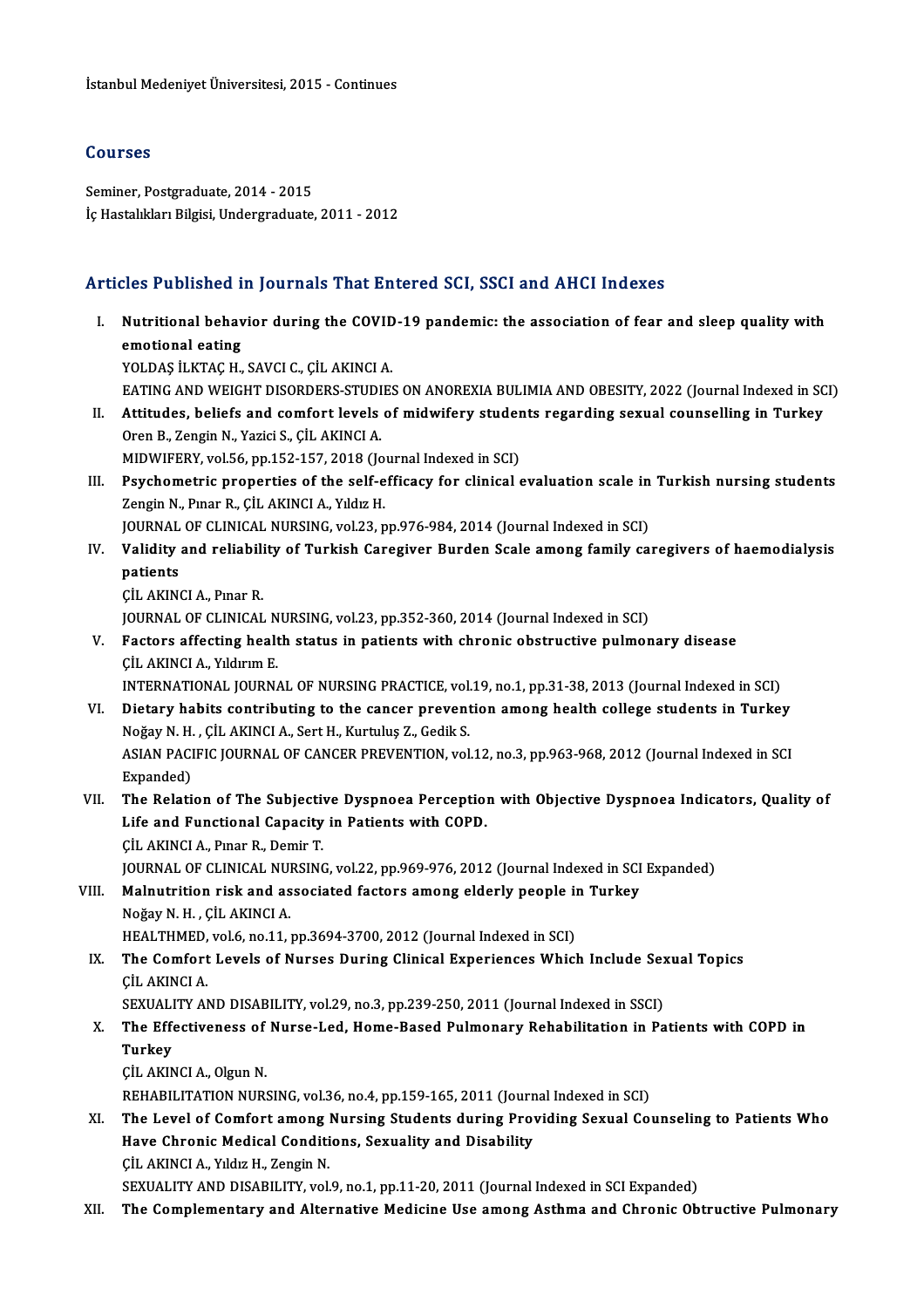# Disease Patients in the Southern Region of Turkey<br>CU AKINGLA Zangin N, Vildig H, Sanar E, Günaydin P

Disease Patients in the Southern Region of Turke<br>ÇİL AKINCI A., Zengin N., Yıldız H., Şener E., Günaydın B.<br>INTERNATIONAL JOURNAL OF NURSING PRACTICE vol ÇİL AKINCI A., Zengin N., Yıldız H., Şener E., Günaydın B.<br>INTERNATIONAL JOURNAL OF NURSING PRACTICE, vol.17, pp.571-582, 2011 (Journal Indexed in SCI Expanded)

# Articles Published in Other Journals

- Titicles Published in Other Journals<br>I. Kalp Yetersizliği ve Hemşirelik Bakımı<br>C<sup>it AKINCLA Zongin N. Buğu V</sup> I. Kalp Yetersizliği ve Hemşirelik Bakımı<br>ÇİL AKINCI A., Zengin N., Buğu Y. Yoğun Bakım Hemsireliği, vol.18, no.2, pp.52-61, 2014 (Other Refereed National Journals)
- II. Kırklareli'nde Çalışan Hemşirelerde Bel Ağrısı ve Bel Ağrısı ile İlişkili Faktörler ÇİLAKINCIA.,DereliE.,SertH. Kırklareli'nde Çalışan Hemşirelerde Bel Ağrısı ve Bel Ağrısı ile İlişkili Faktörler<br>ÇİL AKINCI A., Dereli E., Sert H.<br>Acıbadem Üniversitesi Sağlık Bilimleri Dergisi, vol.5, no.1, pp.70-76, 2014 (National Refreed University ÇİL AKINCI A., Dereli E., Sert H.<br>Acıbadem Üniversitesi Sağlık Bilimleri Dergisi, vol.5, no.1, pp.70-76, 2014 (National Refreed University Journal)<br>III. Kalp Yetersizliği Hastalarında Sosyodemografik ve Hastalıkla İlgi

## Acıbadem Üni<br><mark>Kalp Yetersi</mark><br>İncelenmesi<br><sup>Zongin N. Öre</sup> Kalp Yetersizliği Hastalarında Sosyoc<br>İncelenmesi<br>Zengin N., Ören B., Yıldız H., ÇİL AKINCI A.<br>Yoğun Balam Hemsineliği Dengisi vel 16. r **İncelenmesi**<br>Zengin N., Ören B., Yıldız H., ÇİL AKINCI A.<br>Yoğun Bakım Hemşireliği Dergisi, vol.16, no.2, pp.41-48, 2012 (Other Refereed National Journals)

- Zengin N., Ören B., Yıldız H., ÇİL AKINCI A.<br>Yoğun Bakım Hemşireliği Dergisi, vol.16, no.2, pp.41-48, 2012 (Other Refereed Nation<br>IV. Öğrenci Hemşirelerin Kronik Hastalıkların Bakımı Konusunda Düşünceleri.<br>Zangin N. Yıldır Yoğun Bakım Hemşireliği Dergisi,<br><mark>Öğrenci Hemşirelerin Kronik</mark><br>Zengin N., Yıldız H., ÇİL AKINCI A.<br>Flestrenis Journal of Vesstianal G Zengin N., Yıldız H., ÇİL AKINCI A.<br>Electronic Journal of Vocational College, vol.2, no.2, pp.105-110, 2012 (International Refereed University Journal) Zengin N., Yıldız H., ÇİL AKINCI A.<br>Electronic Journal of Vocational College, vol.2, no.2, pp.105-110, 2012 (International Reflectronic Journal of<br>V. Kronik Obstrüktif Akciğer Hastalığı Olan Hastalarda Dispne Rehabilitasyo
- Electronic Journal of V<br>**Kronik Obstrüktif Al**<br>ÇİL AKINCI A., Pınar R.<br>Cumburiyat Hamsiralil

ÇİL AKINCI A., Pınar R.<br>Cumhuriyet Hemşirelik Dergisi, vol.1, no.1, pp.24-29, 2012 (International Refereed University Journal) CİL AKINCI A., Pınar R.<br>Cumhuriyet Hemşirelik Dergisi, vol.1, no.1, pp<br>VI. KOAH'lı Hastalarda Cinsel Disfonksiyon<br>CUAKINCLA

Cumhuriyet H<br>**KOAH'lı Has**t<br>ÇİL AKINCI A.<br>Androloji Bült

CİL AKINCI A.<br>Androloji Bülteni, vol.45, pp.164-167, 2011 (Other Refereed National Journals)

## ÇİL AKINCI A.<br>Androloji Bülteni, vol.45, pp.164-167, 2011 (Other Refereed National Journals)<br>VII. Kırklareli Üniversitesi Sağlık Yüksekokulu Hemşirelik Öğrencilerinin Empatik Eğilim ve Becerileri<br>CU. AKINCLA, Akrin C Androloji Bülteni, vol.45<br>Kırklareli Üniversites<br>ÇİL AKINCI A., Akgün G.<br>Evret Sağlık Hirmetleri E Kırklareli Üniversitesi Sağlık Yüksekokulu Hemşirelik Öğrencilerinin Empatik Eğilim ve<br>ÇİL AKINCI A., Akgün G.<br>Fırat Sağlık Hizmetleri Dergisi, vol.6, no.17, pp.53-65, 2011 (National Refreed University Journal)<br>Hemsinaleri CİL AKINCI A., Akgün G.<br>Fırat Sağlık Hizmetleri Dergisi, vol.6, no.17, pp.53-65, 2011 (National Refi<br>VIII. Hemşirelerin Etik Kurallara Uyma Düzeyi ve Etkileyen Faktörler<br>CİL AKINCLA, Buyar B

# Fırat Sağlık Hizmetleri<br>H<mark>emşirelerin Etik Kı</mark><br>ÇİL AKINCI A., Pınar R.<br>HEMSİRELİKTE ARAST

Hemşirelerin Etik Kurallara Uyma Düzeyi ve Etkileyen Faktörler<br>ÇİL AKINCI A., Pınar R.<br>HEMŞİRELİKTE ARAŞTIRMA GELİŞTİRME DERGİSİ, vol.13, no.12, pp.5-13, 2011 (Refereed Journals of Other<br>Institutione) CİL AKINCI A<br>HEMŞİRELİK<br>Institutions)<br>Ünivensite ( HEMŞİRELİKTE ARAŞTIRMA GELİŞTİRME DERGİSİ, vol.13, no<br>Institutions)<br>IX. Üniversite Öğrencilerinde Uyku Kalitesi ve Yorgunluk<br>Savah S. CİLAKINCLA Ankan H. Danali E

Institutions)<br>Üniversite Öğrencilerinde Uyku Kalites<br>Saygılı S., ÇİL AKINCI A., Arıkan H., Dereli E.<br>Electronia Journal of Vesstional Calleges v. Üniversite Öğrencilerinde Uyku Kalitesi ve Yorgunluk<br>Saygılı S., ÇİL AKINCI A., Arıkan H., Dereli E.<br>Electronic Journal of Vocational Colleges, vol.1, no.1, pp.88-94, 2011 (International Refereed University Journal)<br>Hinert

## Saygılı S., ÇİL AKINCI A., Arıkan H., Dereli E.<br>Electronic Journal of Vocational Colleges, vol.1, no.1, pp.88-94, 2011 (International Refereed University J.<br>X. Hipertansif Hastaların Kullandıkları Tamamlayıcı ve Alternatif Electronic Journal of Vocational Colleges, vo<br>Hipertansif Hastaların Kullandıkları Ta<br>ÇİL AKINCI A., Kaykunoğlu M., Kandemir N.<br>Divebet Oberite ve Hipertansiyanda Hamsi Hipertansif Hastaların Kullandıkları Tamamlayıcı ve Alternatif Tedaviler ve İlişkili Faktörler<br>ÇİL AKINCI A., Kaykunoğlu M., Kandemir N.<br>Diyabet, Obezite ve Hipertansiyonda Hemşirelik Forumu, vol.3, no.2, pp.1-10, 2011 (Ot

CİL AKINO<br>Diyabet, O<br>Journals)<br>Kronik O Diyabet, Obezite ve Hipertansiyonda Hemşirelik Forumu, vol.3, no.2, pp.1-10, 2011 (Other Refereed National<br>Journals)<br>XI. Kronik Obstrüktif Akciğer Hastalarının Günlük Yaşam Aktivitelerini Yapma Sırasında Bağımlılık<br>Dunumla

## Journals)<br>Kronik Obstrüktif Akciğer Hastala<br>Durumları ve Etkileyen Faktörler<br>CU AKINCLA Bror B Kronik Obstrüktif Al<br>Durumları ve Etkiley<br>ÇİL AKINCI A., Pınar R.<br>Naurusa Madisal Ssian Durumları ve Etkileyen Faktörler<br>ÇİL AKINCI A., Pınar R.<br>Newwsa Medical Sciences, vol.6, no.1, pp.9-18, 2011 (Refereed Journals of Other Institutions)<br>Knonik Obetrülttif Aksižer Hestalığında (KOAH) Dispne'nin Subjaktif Değ

## CİL AKINCI A., Pınar R.<br>Newwsa Medical Sciences, vol.6, no.1, pp.9-18, 2011 (Refereed Journals of Other Institutions)<br>XII. Kronik Obstrüktif Akciğer Hastalığında (KOAH) Dispne'nin Subjektif Değerlendirilmesi<br>CU. AKINCL Newwsa Medical Scien<br>**Kronik Obstrüktif Al<br>ÇİL AKINCI A., Pınar R.**<br>Pianne vol 1 nn 1 5 <sup>2</sup>. Kronik Obstrüktif Akciğer Hastalığında (KOAH) Dispne':<br>ÇİL AKINCI A., Pınar R.<br>Dispne, vol.1, pp.1-5, 2006 (Other Refereed National Journals)<br>Tüberküler Alsısı ve Tedeviye Hyum CİL AKINCI A., Pınar R.<br>Dispne, vol.1, pp.1-5, 2006 (Other Referee<br>XIII. Tüberküloz Algısı ve Tedaviye Uyum

Dispne, vol.1, pp.1-5, 2006 (Other Refereed National Journals)

## ÇİL AKINCI A., Olgun N.

Ege Üniversitesi Hemşirelik Yüksekokulu Dergisi, vol.21, no.2, pp.209-218, 2005 (National Refreed University<br>Journal)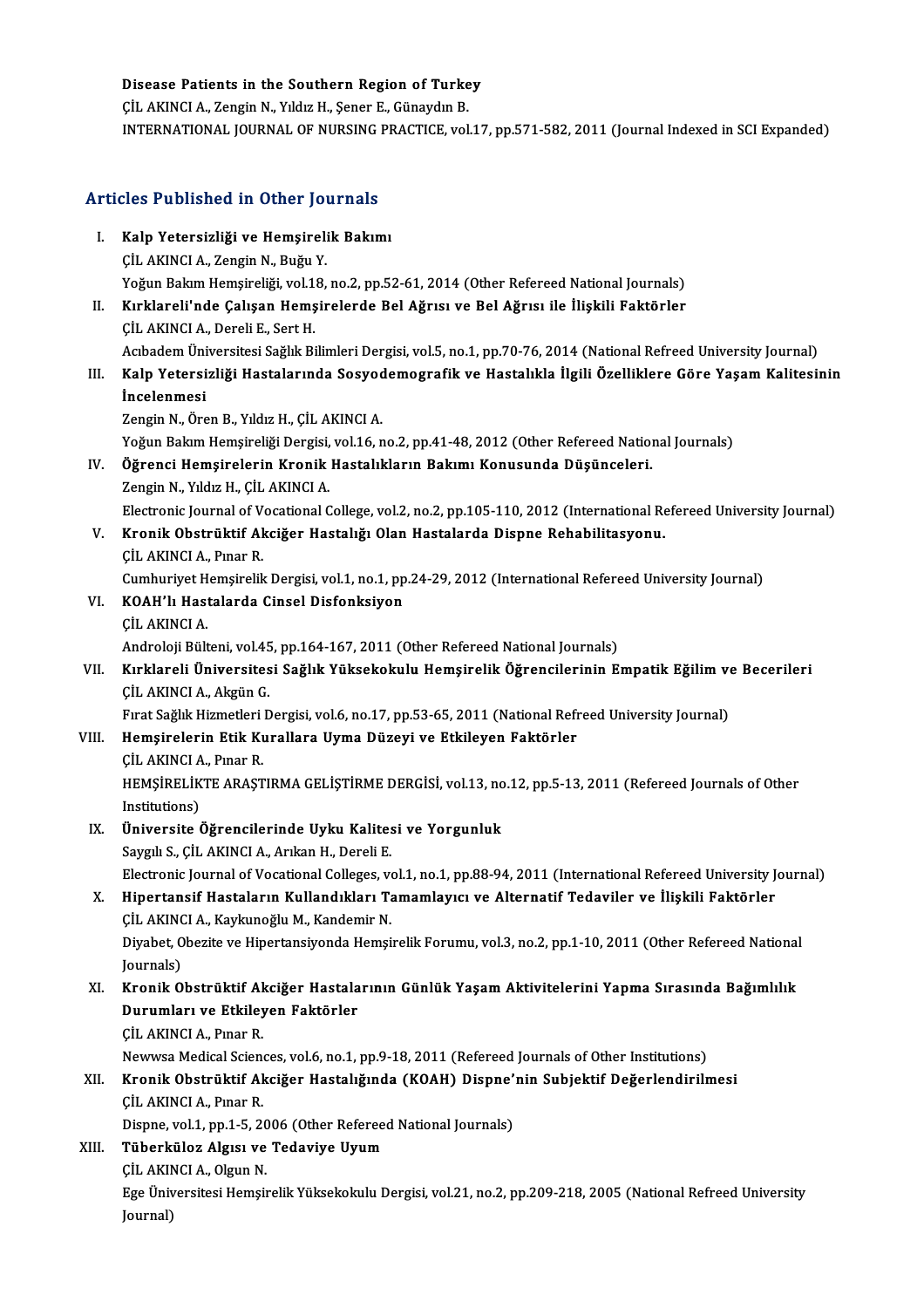XIV. KOAH (Kronik Obstrüktif Akciğer Hastalığı)'nın Pulmoner Rehabilitasyon ile Yönetimi KOAH (Kronik Obstri<br>ÇİL AKINCI A., Olgun N.<br>Ese Üniversitesi Hemsi KOAH (Kronik Obstrüktif Akciğer Hastalığı)'nın Pulmoner Rehabilitasyon ile Yönetimi<br>ÇİL AKINCI A., Olgun N.<br>Ege Üniversitesi Hemşirelik Yüksekokulu Dergisi, vol.21, no.1, pp.103-113, 2005 (National Refreed University<br>Iourn CİL AKIN<br>Ege Üniv<br>Journal)<br>Aksižer Ege Üniversitesi Hemşirelik Yüksekokulu Dergisi, vol.21, no.1, pp.103-113, 2005 (Nation Journal)<br>Journal)<br>XV. Akciğer Tüberkülozlu Hastalarda Tedaviyi Etkileyen Faktörlerin İncelenmesi<br>CUAKINCLA Olgun N Journal)<br><mark>Akciğer Tüberkülozlı</mark><br>ÇİL AKINCI A., Olgun N.<br>Hemsirelik Ferumu vel Akciğer Tüberkülozlu Hastalarda Tedaviyi Etkileyen Faktörlerin İncelenm<br>ÇİL AKINCI A., Olgun N.<br>Hemşirelik Forumu, vol.7, no.3, pp.42-46, 2004 (Other Refereed National Journals)<br>Oksijan Tedavisi ve Oksijan Tedavisi Alan Ha CİL AKINCI A., Olgun N.<br>Hemşirelik Forumu, vol.7, no.3, pp.42-46, 2004 (Other Refereed N<br>XVI. Oksijen Tedavisi ve Oksijen Tedavisi Alan Hastanın Bakımı<br>CİL AKINCI A. Olgun N Hemşirelik Forumu, vol<br>**Oksijen Tedavisi ve C<br>ÇİL AKINCI A., Olgun N.**<br>Yoğun Balam Hemsireli Oksijen Tedavisi ve Oksijen Tedavisi Alan Hastanın Bakımı<br>ÇİL AKINCI A., Olgun N.<br>Yoğun Bakım Hemşireliği Dergisi, vol.8, no.1, pp.38-44, 2004 (Other Refereed National Journals)<br>Knonik Obstrüktif Aksiğer Hastalığı (KOAH)'ı CİL AKINCI A., Olgun N.<br>Yoğun Bakım Hemşireliği Dergisi, vol.8, no.1, pp.38-44, 2004 (Other Refereed National Journals)<br>XVII. Kronik Obstrüktif Akciğer Hastalığı (KOAH)'ında Hemşirelik Bakımı ve Hasta Eğitimi Yoğun Bakım Hemşireli<br><mark>Kronik Obstrüktif Ak</mark><br>ÇİL AKINCI A., Olgun N.<br>Hemsirelik Ferumu, vel Kronik Obstrüktif Akciğer Hastalığı (KOAH)'ında Hemşirelik Bakımı ve l<br>ÇİL AKINCI A., Olgun N.<br>Hemşirelik Forumu, vol.7, no.2, pp.1-7, 2004 (Other Refereed National Journals)

# Hemşirelik Forumu, vol.7, no.2, pp.1-7, 2004 (Other Refereed National Journals)<br>Books & Book Chapters

- ooks & Book Chapters<br>I. Öksürük ve Balgam Çıkarma<br>CU AKINCLA is & Book<br>Öksürük ve l<br>ÇİL AKINCI A.<br>in: Yožur Balı Öksürük ve Balgam Çıkarma<br>ÇİL AKINCI A.<br>in: Yoğun Bakım, Fatma Eti Aslan, Nermin Olgun, Editor, Akademisyen Tıp Kitabevi, Ankara, pp.487-506, 2016<br>Toraks ve Alt Salunum Sistami Hastalıklarında Bakım CİL AKINCI A.<br>in: Yoğun Bakım, Fatma Eti Aslan, Nermin Olgun, Editor, Akadı<br>II. Toraks ve Alt Solunum Sistemi Hastalıklarında Bakım<br>Olgun N. Eti Aslan E. CİL AKINCLA in: Yoğun Bakım, Fatma Eti Aslan, N<br>**Toraks ve Alt Solunum Sistemi**<br>Olgun N., Eti Aslan F., ÇİL AKINCI A.<br>in: Dabili ve Cerrabi Hastalıklarda B
	- Toraks ve Alt Solunum Sistemi Hastalıklarında Bakım<br>Olgun N., Eti Aslan F., ÇİL AKINCI A.<br>in: Dahili ve Cerrahi Hastalıklarda Bakım, Prof. Dr. Ayfer Karadakovan, Prof. Dr. Fatma Eti Aslan, Editor, Adana<br>Nobel Kitabevi, Ada Olgun N., Eti Aslan F., ÇİL AKINCI A.<br>in: Dahili ve Cerrahi Hastalıklarda Bakım,<br>Nobel Kitabevi, Adana, pp.411-456, 2010

# 1990 Nobel Kitabevi, Adana, pp.411-456, 2010<br>Refereed Congress / Symposium Publications in Proceedings

- Efereed Congress / Symposium Publication<br>I. Anxiety And Depression In Cancer Diseases<br>CUACING A COSAR CETINE TUNAR CÜMÜSA I. Anxiety And Depression In Cancer Diseases<br>CILAKINCIA., COŞAR ÇETİN F., TUNA R., GÜMÜŞM. Anxiety And Depression In Cancer Diseases<br>ÇİL AKINCI A., COŞAR ÇETİN F., TUNA R., GÜMÜŞ M.<br>2nd International Science Symposium-Science Festival, ISS2017, Tiflis, Georgia, 05 September 2017, pp.71<br>Kansarli Hasta Felerinin B CIL AKINCI A., COŞAR ÇETİN F., TUNA R., GÜMÜŞ<br>2nd International Science Symposium-Science Fe.<br>II. Kanserli Hasta Eşlerinin Bakımverme Yükü
- 2nd International Science Symposi<br>Kanserli Hasta Eşlerinin Bakım<br>ÇİL AKINCI A., TUNA R., GÜMÜŞ M.<br>L Uluslararası Sağlık Bilimlari Kans Kanserli Hasta Eşlerinin Bakımverme Yükü<br>ÇİL AKINCI A., TUNA R., GÜMÜŞ M.<br>I. Uluslararası Sağlık Bilimleri Kongresi, Aydın, Turkey, 29 June 2017, pp.199<br>Analysis of the Validity and Boliability of the European Heart Failur CIL AKINCI A., TUNA R., GÜMÜŞ M.<br>I. Uluslararası Sağlık Bilimleri Kongresi, Aydın, Turkey, 29 June 2017, pp.199<br>III. Analysis of the Validity and Reliability of the European Heart Failure Self-Care Behaviors Scale<br>Zeng
- I. Uluslararası Sağlık Bilimleri Kongresi, Ay<br><mark>Analysis of the Validity and Reliabilit</mark><br>Zengin N., Ören B., ÇİL AKINCI A., Yıldız H.<br>24th International Nursing Besearsh Cons Analysis of the Validity and Reliability of the European Heart Failure Self-Care Beha<br>Zengin N., Ören B., ÇİL AKINCI A., Yıldız H.<br>24th International Nursing Research Congress, Prague, Czech Republic, 22 July 2013, pp.11-1 Zengin N., Ören B., ÇİL AKINCI A., Yıldız H.<br>24th International Nursing Research Congress, Prague, Cze<br>IV. Hipertansif hastalarda yaşam Kalitesi: Pilot Çalışma<br>Vıldız H. Zongin N. ÇİL AKINCLA, Sort H
- 24th International Nursing Research Con<br>Hipertansif hastalarda yaşam Kalites<br>Yıldız H., Zengin N., ÇİL AKINCI A., Sert H.<br>4. Hlusel Sağlıkta Yaşam Kalitesi Kongresi Hipertansif hastalarda yaşam Kalitesi: Pilot Çalışma<br>Yıldız H., Zengin N., ÇİL AKINCI A., Sert H.<br>4. Ulusal Sağlıkta Yaşam Kalitesi Kongresi, İzmir, Turkey, 04 April 2013, pp.27<br>Üniversite Öğrensilerinin AIDS Konusunda Bil Yıldız H., Zengin N., ÇİL AKINCI A., Sert H.<br>4. Ulusal Sağlıkta Yaşam Kalitesi Kongresi, İzmir, Turkey, 04 April 2<br>V. Üniversite Öğrencilerinin AIDS Konusunda Bilgi Düzeyleri<br>Doğan G. Kayıyeseğlu G. Buğu Y. Nair E. ÇİL AKI
- 4. Ulusal Sağlıkta Yaşam Kalitesi Kongresi, İzmir, Turkey<br>Üniversite Öğrencilerinin AIDS Konusunda Bilgi<br>Doğan G., Kavvasoğlu Ç., Buğu Y., Nair F., ÇİL AKINCI A.<br>11. Ulusal Hemsinalik Öğrensileri Kongresi, Bursa, Turk Üniversite Öğrencilerinin AIDS Konusunda Bilgi Düzeyleri<br>Doğan G., Kavvasoğlu Ç., Buğu Y., Nair F., ÇİL AKINCI A.<br>11. Ulusal Hemşirelik Öğrencileri Kongresi, Bursa, Turkey, 26 April 2012, pp.24<br>Üniversite Öğrensilerinin Ce Doğan G., Kavvasoğlu Ç., Buğu Y., Nair F., ÇİL AKINCI A.<br>11. Ulusal Hemşirelik Öğrencileri Kongresi, Bursa, Turkey, 26 April 2012<br>VI. Üniversite Öğrencilerinin Cep Telefonu Kullanma Alışkanlıkları<br>Fraqy F. Üstüneva A. Demi
- 11. Ulusal Hemşirelik Öğrencileri Kongresi, Bursa, Turkey, 2<br>Üniversite Öğrencilerinin Cep Telefonu Kullanma Ali<br>Ersoy E., Üstünova A., Demirdaş M., Geriş M., ÇİL AKINCI A.<br>11. Ulusal Hemsirelik Öğrensileri Kongresi, Bursa Üniversite Öğrencilerinin Cep Telefonu Kullanma Alışkanlıkları<br>Ersoy E., Üstünova A., Demirdaş M., Geriş M., ÇİL AKINCI A.<br>11. Ulusal Hemşirelik Öğrencileri Kongresi., Bursa, Turkey, 26 April 2012, pp.21<br>KOAH'lı Hestelanda
- Ersoy E., Üstünova A., Demirdaş M., Geriş M., ÇİL AKINCI A.<br>11. Ulusal Hemşirelik Öğrencileri Kongresi., Bursa, Turkey, 26 April 2012,<br>VII. KOAH'lı Hastalarda Yorgunluk ve Yorgunluk ile İlişkili Faktörler<br>CİL AKINCI A., Yı 11. Ulusal Hemşirelik Öğr<br>KOAH'lı Hastalarda Yo<br>ÇİL AKINCI A., Yıldırım E.<br>12. Ulusal Hemsinalik Ker KOAH'lı Hastalarda Yorgunluk ve Yorgunluk ile İlişkili Faktörler<br>ÇİL AKINCI A., Yıldırım E.<br>13. Ulusal Hemşirelik Kongresi, Şanlıurfa, Turkey, 19 October 2011, pp.35<br>Hinertanaif Hastaların Kullandılıları Tamamlawaı ve Alta
- VIII. Hipertansif Hastaların Kullandıkları Tamamlayıcı ve Alternatif Tedaviler<br>Kaykunoğlu M., Kandemir N., ÇİL AKINCI A. 13. Ulusal Hemşirelik Kongresi, Şanlıurfa, T<br>Hi<mark>pertansif Hastaların Kullandıkları T</mark>.<br>Kaykunoğlu M., Kandemir N., ÇİL AKINCI A.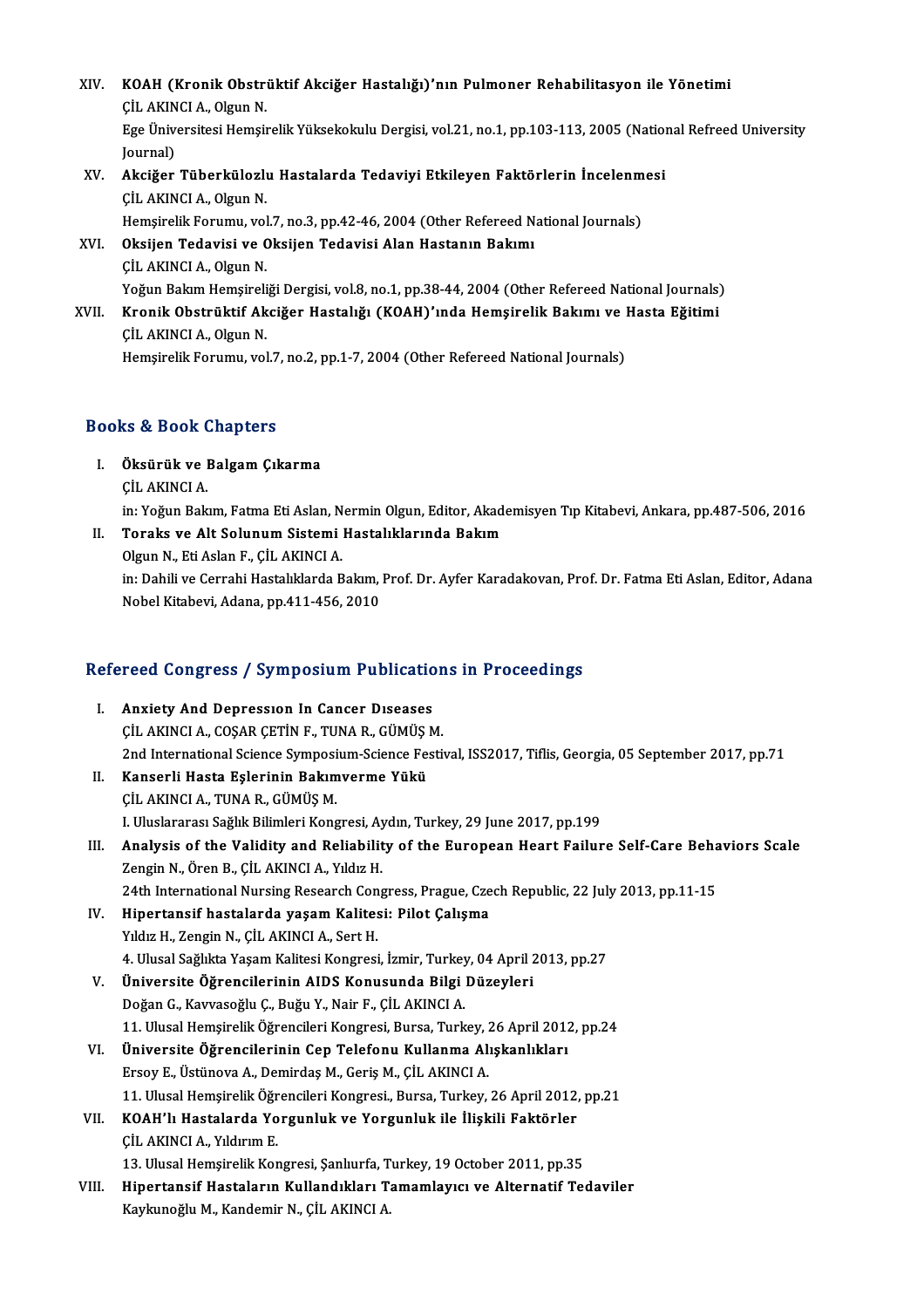|        | 13. Ulusal Hemşirelik Kongresi, Şanlıurfa, Turkey, 19 October 2011, pp.31                                   |
|--------|-------------------------------------------------------------------------------------------------------------|
| IX.    | Kırklareli'ndeki 65 Yaş ve Üzeri Bireylerin Sağlıklı Yaşam Biçimi Davranışları Yaşam Doyumları ve           |
|        | İlişkili Faktörler                                                                                          |
|        | ÇİL AKINCI A., Dereli E., Kurtuluş Z.                                                                       |
|        | 13. Ulusal Hemşirelik Kongresi, Şanlıurfa, Turkey, 19 October 2011, pp.32                                   |
| Х.     | Yurtta Kalan Öğrencilerin Gözüyle Tüberküloz                                                                |
|        | Ataş S., Gacaroğlu Ü., Katkay H., Dereli E., ÇİL AKINCI A.                                                  |
|        | 10. Uluslararası Katılımlı Ulusal Hemşirelik Öğrencileri Kongresi, Gaziantep, Turkey, 28 April 2011, pp.64  |
| XI.    | Hastanede Yatan Hastaların Uykusunu Etkileyen Faktörler                                                     |
|        | Özkaya Y., Deveciler S., Kaya S., Ak D., ÇİL AKINCI A.                                                      |
|        | 10. Uluslararası Katılımlı Ulusal Hemşirelik Öğrencileri Kongresi., Gaziantep, Turkey, 28 April 2011, pp.36 |
| XII.   | Üniversite Öğrencilerinin Gittikleri Kuaförlerin AIDS'den korunma konusundaki Tutumlarına İlişkin           |
|        | Düşünceleri                                                                                                 |
|        | Yıldız H., Zengin N., ÇİL AKINCI A.                                                                         |
|        | 12. Ulusal İç Hastalıkları Kongresi, Antalya, Turkey, 06 October 2010, pp.36                                |
| XIII.  | Üniversite Öğrencilerinin Kan Basınıcını Ölçme ve Değerlendirmeye İlişkin Bilgilerinin                      |
|        | Değerlendirilmesi                                                                                           |
|        | Yıldız H., ÇİL AKINCI A., Zengin N.                                                                         |
|        | 12. Ulusal İç Hastalıkları Kongresi, Antalya, Turkey, 06 October 2010, pp.32                                |
| XIV.   | . Stajyer Öğrenci Hemşirelerin Hemşirelerden Beklentileri                                                   |
|        | Arpacı H. S., Yıldız N., Dağ M. K., Günaydın B., ÇİL AKINCI A.                                              |
|        | 9. Uluslararası Katılımlı Ulusal Hemşirelik Öğrencileri Kongresi, Muğla, Turkey, 01 April 2010, pp.48       |
| XV.    | Hatay Sağlık Yüksekokulu Öğrencilerinin Okullarında Sunulan Eğitim ve Öğretim Olanaklarından                |
|        | Doyum Düzeyleri                                                                                             |
|        | SSönmez E., Deniz G., Bilir N., Şeker D., Kılıç G., ÇİL AKINCI A., Canbolat D.                              |
|        | 9. Uluslararası Katılımlı Ulusal Hemşirelik Öğrencileri Kongresi, Muğla, Turkey, 01 April 2010, pp.49       |
| XVI.   | Erkek Hemşireler Kadın Hastalıkları ve Doğum Servisinde Çalışabilirler mi?                                  |
|        | Can M., Ateş O., Özal A., Uçan E., Kandemir N., Canbolat D., ÇİL AKINCI A.                                  |
|        | 9. Uluslararası Katılımlı Ulusal Hemşirelik Öğrencileri Kongresi, Muğla, Turkey, 01 April 2010, pp.41       |
| XVII.  | Erkekler Hemşirelik Yapabilir mi?                                                                           |
|        | Kaykunoğlu M., Zeytli D., Ateş O., Çabalak Y., Türkmen E., Canbolat D., ÇİL AKINCI A.                       |
|        | 9. Uluslararası Katılımlı Ulusal Hemşirelik Öğrencileri Kongresi., Muğla, Turkey, 01 April 2010, pp.38      |
| XVIII. | Stajyer Öğrenci Hemşirelerin Klinik Uygulamalar Sırasında Öğretim Elemanlarından Beklentileri               |
|        | Yıldız N., Dağ M. K., Arpacı H. S., Şener E., ÇİL AKINCI A.                                                 |
|        | 9. Uluslararası Katılımlı Ulusal Hemşirelik Öğrencileri Kongresi, Muğla, Turkey, 01 April 2010, pp.47       |
| XIX.   | Lise Son Sınıf Öğrencilerinin Gözüyle Hemşirelik                                                            |
|        | Çabalak Y., Zeytli D., Ateş O., Canbolat D., ÇİL AKINCI A.                                                  |
|        | 9. Uluslararası Katılımlı Ulusal Hemşirelik Öğrencileri Kongresi., Muğla, Turkey, 01 April 2010, pp.37      |
| XX.    | Hastanede Yatan Hastaların Hasta Hakları Konusundaki Tutumlarının Belirlenmesi                              |
|        | Göksu B., Dinç K., Deviren A., Gökçe E., Antaklı S., Canbolat D., ÇİL AKINCI A.                             |
|        | 9. Uluslararası Katılımlı Ulusal Hemşirelik Öğrencileri Kongresi., Muğla, Turkey, 01 April 2010, pp.35      |
| XXI.   | Hemşirelerin Stajyer Hemşire Öğrencilerden Beklentileri                                                     |
|        | Dağ M. K., Arpacı H. S., Yıldız N., Canbolat D., ÇİL AKINCI A.                                              |
|        | 9. Uluslararası Katılımlı Ulusal Hemşirelik Öğrencileri Kongresi, Muğla, Turkey, 01 April 2010, pp.43       |
| XXII.  | Klinik Değerlendirme Öz Etkililik Ölçeğinin Güvenirlik ve Geçerliliği                                       |
|        | Zengin N., ÇİL AKINCI A., Yıldız H., Pınar R.                                                               |
|        | 11. Ulusal İç Hastalıkları Kongresi, Antalya, Turkey, 30 September 2009, pp.75                              |
| XXIII. | Kronik Hastalıkların Bakımı Konusunda Öğrencilerin Düşünceleri                                              |
|        | Zengin N., Yıldız H., ÇİL AKINCI A.                                                                         |
|        | 11. Ulusal İç Hastalıkları Kongresi, Antalya, Turkey, 30 September 2009, pp.79                              |
| XXIV.  | ALS'de Ventilasyon: İnvazif mi? Noninvazif mi?                                                              |
|        |                                                                                                             |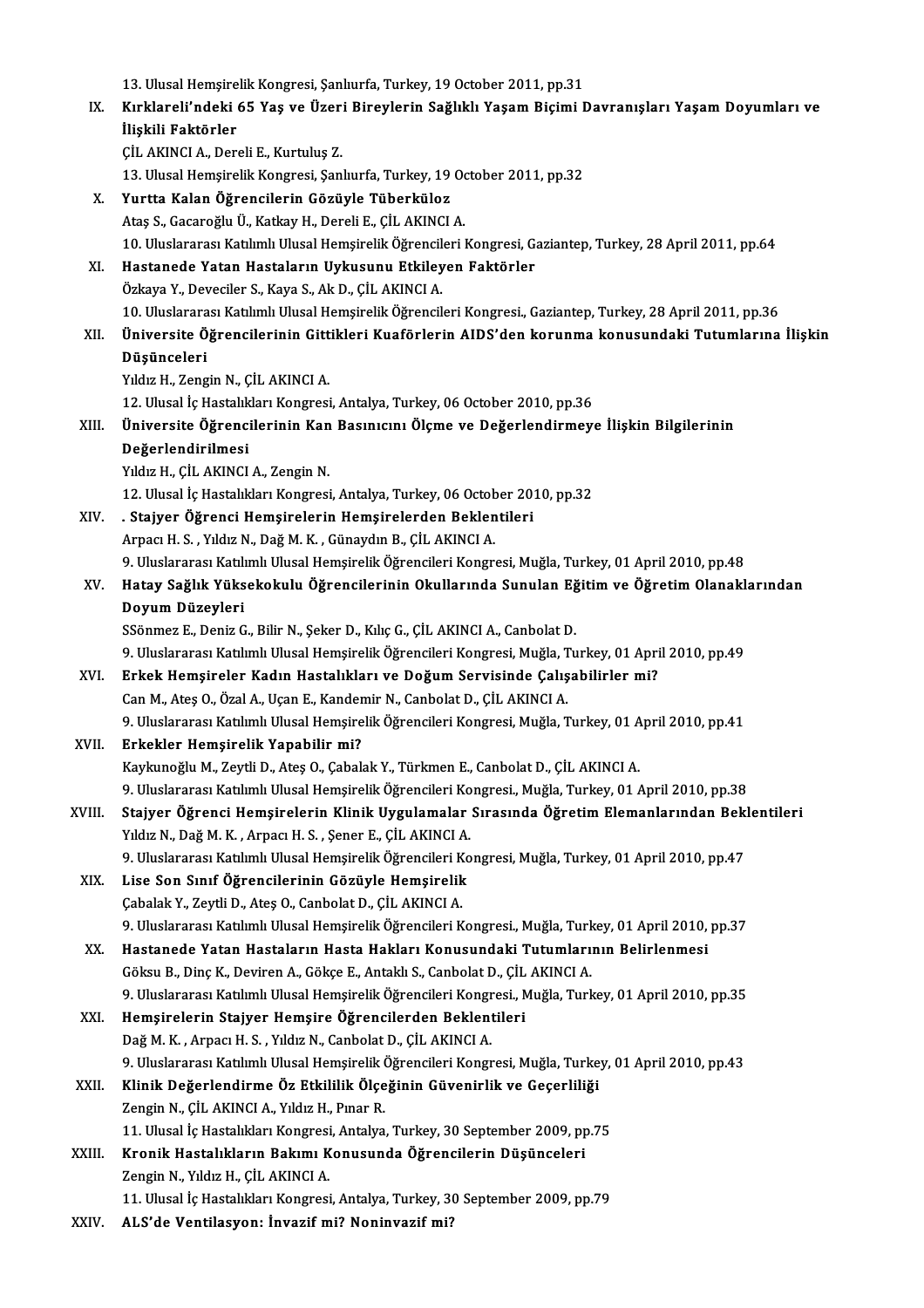Yıldız H., ÇİL AKINCI A., Zengin N.

11.<br>11. Ulusal İç Hastalıkları Kongresi, Antalya, Turkey, 30 September 2009, pp.77<br>Hugunovlarinda Kalan Yaskların Sağlık ve Fanksiyanal Durumları ile 1

Yıldız H., ÇİL AKINCI A., Zengin N.<br>11. Ulusal İç Hastalıkları Kongresi, Antalya, Turkey, 30 September 2009, pp.77<br>XXV. Huzurevlerinde Kalan Yaşlıların Sağlık ve Fonksiyonel Durumları ile Yaşam Kalitelerinin İncelenmes 11. Ulusal İç Hastalıkları Kongresi, Antalya, Turkey, 30 September 2009,<br>Huzurevlerinde Kalan Yaşlıların Sağlık ve Fonksiyonel Durumla<br>Pınar R., Oğuz S., Kurtuluş Z., ÇİL AKINCI A., Yıldız H., Sert H., Erdoğan Z.<br>6. Ulusal Huzurevlerinde Kalan Yaşlıların Sağlık ve Fonksiyonel Duru:<br>Pınar R., Oğuz S., Kurtuluş Z., ÇİL AKINCI A., Yıldız H., Sert H., Erdoğar<br>6. Ulusal Geriatri Kongresi, Antalya, Turkey, 16 October 2007, pp.48<br>KOAH'lı Hastalarda Pınar R., Oğuz S., Kurtuluş Z., ÇİL AKINCI A., Yıldız H., Sert H., Erdoğan Z.<br>6. Ulusal Geriatri Kongresi, Antalya, Turkey, 16 October 2007, pp.48<br>XXVI. KOAH'lı Hastalarda Subjektif Dispne Algısının Objektif Dispne Gös

6. Ulusal Geriatri Kongresi, Antalya, Turkey, 16 October 2007, pp.48<br>KOAH'lı Hastalarda Subjektif Dispne Algısının Objektif Dispn<br>İlişkisi<br>ÇİL AKINCI A., Pınar R., Demir T. KOAH'lı Hastalarda Subjektif<br>İlişkisi<br>ÇİL AKINCI A., Pınar R., Demir T.<br><sup>9. Hlucel İs Hastalıkları Konsresi</sup> 8. Ulusal İç Hastalıkları Kongresi, Antalya, Turkey, 13 September 2006, pp.79 CİL AKINCI A., Pınar R., Demir T.<br>8. Ulusal İç Hastalıkları Kongresi, Antalya, Turkey, 13 September :<br>XXVII. Terminal Dönemdeki Hasta Bakımında Hospis Hizmetleri.<br>CİL AKINCLA Yıldız H. Bınar B. 8. Ulusal İç Hastalıkları Kongres<br>Terminal Dönemdeki Hasta İ<br>ÇİL AKINCI A., Yıldız H., Pınar R.<br>1. Uluslararası Sağlık Balamında 0 ÇİL AKINCI A., Yıldız H., Pınar R.<br>1. Uluslararası Sağlık Bakımında Son Teknolojik Gelişmeler Sempozyumu, Antalya, Turkey, 09 April 2005, pp.11 XXVIII. Sağlık Alanında Simulasyon Tekniğinin Kullanımı. ÇİL AKINCI A., Yıldız H., Pınar R. Sağlık Alanında Simulasyon Tekniğinin Kullanımı.<br>ÇİL AKINCI A., Yıldız H., Pınar R.<br>1.Uluslararası Sağlık Bakımında Son Teknolojik Gelişmeler Sempozyumu., Antalya, Turkey, 09 April 2005, pp.11<br>KOAH'da Bahabilitasyon Uygula CİL AKINCI A., Yıldız H., Pınar R.<br>1.Uluslararası Sağlık Bakımında Son Teknolojik Gelişmeler Sempozyumu., Antalya, Turkey, 09<br>XXIX. KOAH'da Rehabilitasyon Uygulamaları İçinde Yer Alan Egzersiz Eğitiminin Etkinliği<br>cil 1.Uluslararası Sağlık Ba<br>**KOAH'da Rehabilitas**<br>ÇİL AKINCI A., Olgun N.<br>6. Ulusal İs Hastalıldan. KOAH'da Rehabilitasyon Uygulamaları İçinde Yer Alan Egzersiz Eğiti<br>ÇİL AKINCI A., Olgun N.<br>6. Ulusal İç Hastalıkları Kongresi, Antalya, Turkey, 14 September 2004, pp.79<br>Nurses'self sare Prestise Toward Primery Canser Preve CIL AKINCI A., Olgun N.<br>6. Ulusal İç Hastalıkları Kongresi, Antalya, Turkey, 14 September 2004, pp.79<br>XXX. Nurses'self-care Practice Toward Primary Cancer Prevention 6. Ulusal İç Hastalıkları Kongresi, Antaly.<br>Nurses'self-care Practice Toward P<br>Pınar R., Oğuz S., Yıldız H., ÇİL AKINCI A.<br>The First Begianal Mesting of the Asian. The First Regional Meeting of the Asian Pacific Organization for Cancer Prevantion (APOCP), İzmir, Turkey, 14<br>October 2003, pp.11 Pınar R., Oğuz S., Yıldı<br>The First Regional Me<br>October 2003, pp.11

## Supported Projects

Supported Projects<br>TUNA R., ÇİL AKINCI A., Project Supported by Higher Education Institutions, Hemşirelerin İş Stresi ve Nöbet Devir Teslim<br>Ethinliği Arasındaki İliaki 2018, 2019 Etkinliği Arasındaki İlişki, 2018 - 2018<br>Etkinliği Arasındaki İlişki, 2018 - 2018<br>CUARINCLA, Preject Supperted bu Hi TUNA R., ÇİL AKINCI A., Project Supported by Higher Education Institutions, Hemşirelerin İş Stresi ve Nöbet Devir Teslim<br>Etkinliği Arasındaki İlişki, 2018 - 2018<br>ÇİL AKINCI A., Project Supported by Higher Education Institu

Etkinliği Arasındaki İlişki, 2018 - 2018<br>ÇİL AKINCI A., Project Supported by Higher Education Institutions, Kanserli Hastaların Hemşirelerden Beklentileri, 2017<br>- 2017 ÇİL AKINCI A., Project Supported by Higher Education Institutions, Kanserli Hastaların Hemşirelerden Beklentileri, 2017<br>- 2017<br>ÇİL AKINCI A., Project Supported by Higher Education Institutions, Kanserli Bireylerde Tamamlay

- 2017<br>ÇİL AKINCI A., Project S<br>Kullanımı, 2017 - 2017<br>CU AKINCI A. COSAR C ÇİL AKINCI A., Project Supported by Higher Education Institutions, Kanserli Bireylerde Tamamlayıcı Ve Alternetif Teda<br>Kullanımı, 2017 - 2017<br>ÇİL AKINCI A., COŞAR ÇETİN F., TUNA R., ATAMAN H., Project Supported by Higher Ed

Kullanımı, 2017 - 2017<br>ÇİL AKINCI A., COŞAR ÇETİN F., TUNA R., ATAMAN H., Project Supported by Higher Education Institutions, Hemşirelik<br>becerileri laboratuvarının kurulumu. 2016 - 2017

### Activities in Scientific Journals

Sağlık Bilimleri ve Meslekleri Dergisi, Advisory Committee Member, 2014 - Continues Ankara Sağlık Hizmetleri Dergisi, Advisory Committee Member, 2012 - Continues

### **Edit Congress and Symposium Activities**

Edit Congress and Symposium Activities<br>40. Yıl Akciğer Günleri: Hemşirelik Oturumu, Panelists, Bursa, Turkey, 2015<br>40. Yıl Akciğer Günleri: Attandee Bursa, Turkey, 2015 2016. Songi 655 und 87 inpositant fictivities<br>40. Yıl Akciğer Günleri: Hemşirelik Oturumu, Panelists,<br>A0. Yıl Akciğer Günleri, Attendee, Bursa, Turkey, 2015 40. Yıl Akciğer Günleri: Hemşirelik Oturumu, Panelists, Bursa, Turkey,<br>40. Yıl Akciğer Günleri, Attendee, Bursa, Turkey, 2015<br>Onkoloji Hemşireliği Sempozyumu, Panelists, Kırklareli, Turkey, 2011<br>Onkoloji Hemsireliği Sempoz 40. Yıl Akciğer Günleri, Attendee, Bursa, Turkey, 2015<br>Onkoloji Hemşireliği Sempozyumu, Panelists, Kırklareli, Turkey, 2011<br>Onkoloji Hemşireliği Sempozyumu, Attendee, Kırklareli, Turkey, 2011<br>Pumeli Buluamesı I. Seğlikta Y Onkoloji Hemşireliği Sempozyumu, Attendee, Kırklareli, Turkey, 2011<br>Rumeli Buluşması I, Sağlıkta Yeni Yönelimler Sempozyumu, Panelists, Tekirdağ, Turkey, 2011 Onkoloji Hemşireliği Sempozyumu, Attendee, Kırklareli, Turkey, 2011<br>Rumeli Buluşması I, Sağlıkta Yeni Yönelimler Sempozyumu, Panelists, Tekirdağ, Turkey, 2011<br>Rumeli Buluşması I, Sağlıkta Yeni Yönelimler Sempozyumu, Attend Rumeli Buluşması I, Sağlıkta Yeni Yönelimler Sempozyumu, Panelists,<br>Rumeli Buluşması I, Sağlıkta Yeni Yönelimler Sempozyumu, Attendee,<br>Kronik hastalıklar ve yaşam paneli, Panelists, Kırklareli, Turkey, 2010